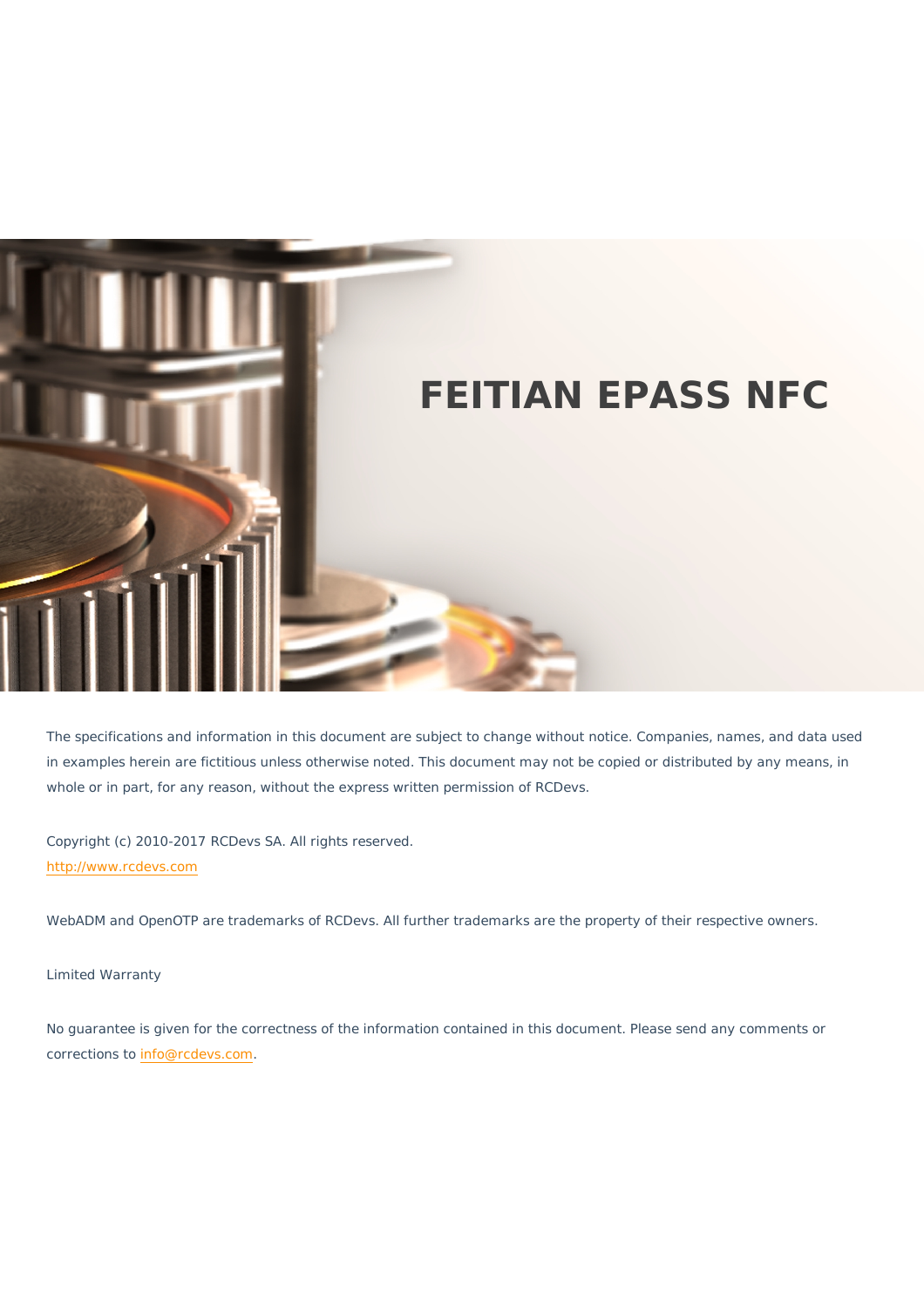# SSH Authentication with a Feitian ePass NFC/FIDO/U2F Security Key

Feitian ePass NFC FIDO U2F Security Key can work as a Generic Identity Device Specification (GIDS) smart card. There also are many other manufacturers and card models to which these instructions can be applied, but the specific tools to initialize the card can be different.

In this how-to we will prepare a USB/NFC hardware key for SSH authentication and register the device in WebADM. It is assumed you have a working WebADM and Spankey servers already, although you can also deploy the public key manually to a destination server.

For Yubikeys and other PIV devices, please refer to [Smart](https://www.rcdevs.com/docs/howtos/piv/piv/) Card -PIV

## 1. Enabling CCID Mode

Feitian ePass keys can work in three different modes:

## [-U2F/FIDO](https://www.rcdevs.com/docs/howtos/openotp_u2f/openotp_u2f/)

-OATH HOTP (Event-based)

-CCID (chip card interface device)

All these modes can be used with OpenOTP, but in this guide, we focus on the CCID which is useful for SSH authentication.

By default the Feitian keys ship only have U2F/FIDO mode enabled, thus the first step is to change the operating mode of the key. This is done with a Feitian tool (ePassFIDO-NFC OTP Tool 3.7), which can be downloaded from Feitian [website](https://www.ftsafe.com/services/Resources?tree_id=209) and which works in Windows.

Connect the key to a computer with the Feitian tool, start the tool and select an operating mode which includes CCID. The key can work simultaneously on allthree modes. If the new mode includes U2F, you can continue to use the key for FIDO authentication simultaneously with SSH key authentication.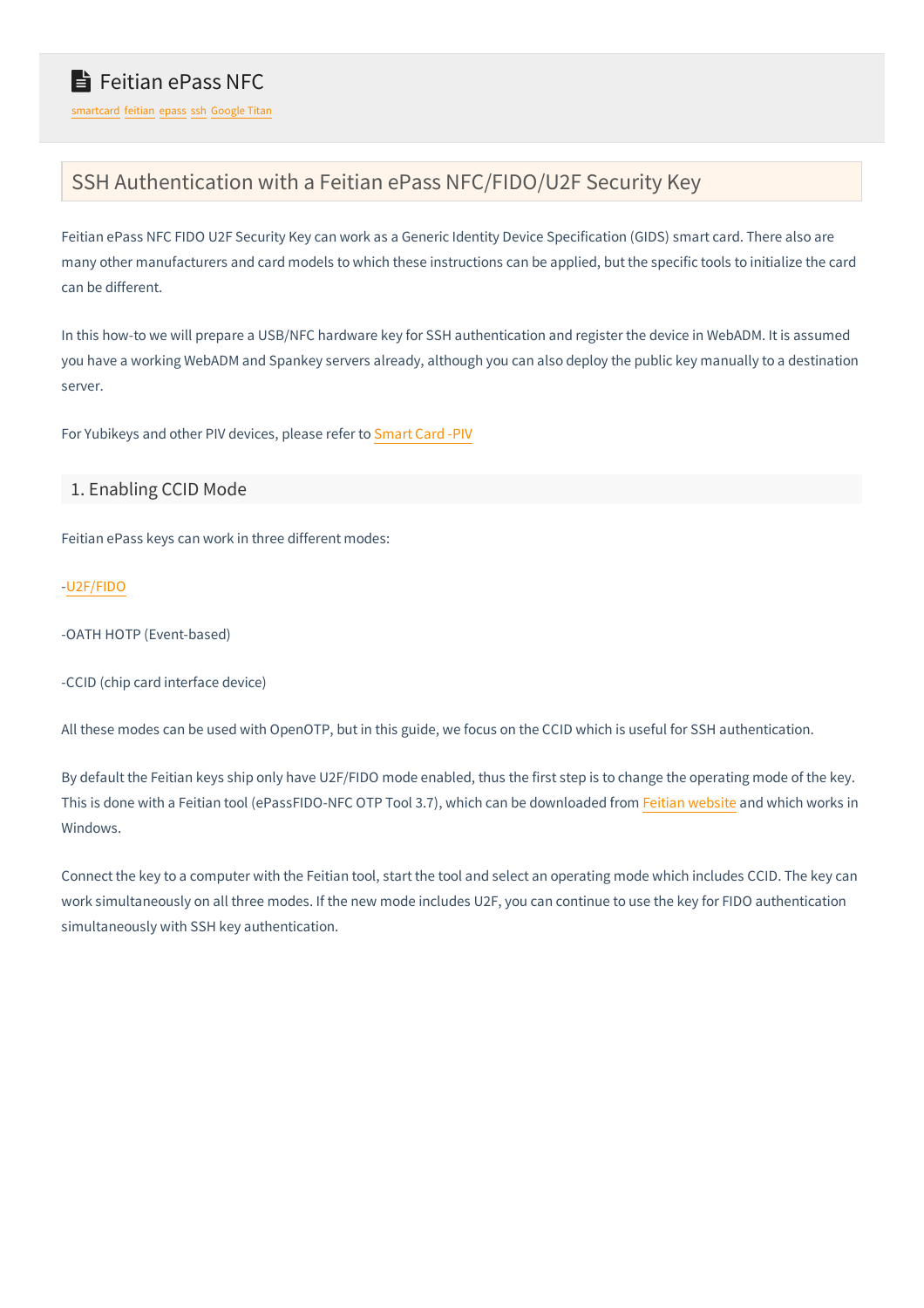| <b>FT HOTP</b>                                                                                 |                                                           | $ \circ$ $x$ |
|------------------------------------------------------------------------------------------------|-----------------------------------------------------------|--------------|
| $21 - 31 + 1$<br><b>BUY 187</b>                                                                | Senal Number                                              |              |
| FTSAFE HID DEVICE U2F 0 is inserted                                                            | Key                                                       |              |
|                                                                                                | $\sim$<br>×<br>Says:<br>Random data<br>HOTP length        |              |
|                                                                                                | Reset applet<br>Version info<br>List user info            |              |
| $\bullet$                                                                                      | Holp code from card<br>Serial Number<br><b>Operator</b>   |              |
| <b>fido a</b><br>Certified<br>Al Devices<br>FTSAFE HID DEVICE UZF 0<br>Connect.<br>Disconnect. |                                                           |              |
| $\Box$ ccip                                                                                    |                                                           |              |
| $\Box$ ore                                                                                     |                                                           |              |
| 202F                                                                                           |                                                           |              |
| $OTP + U2F$                                                                                    | Hde Clear                                                 |              |
| $\Box$ OTP + CCID                                                                              | accessors in contact Terror                               | 1 a 1        |
| $ $ U2F+CCID                                                                                   | 80 E1 FF 00 01 70                                         |              |
| $-$ U2F+CCID+OTP                                                                               | Apply otp will and cold device successful.                |              |
| <b>Apply</b>                                                                                   | --<br>Mode switch finish please pull out plug card again. |              |
|                                                                                                | cc 90 00                                                  |              |

After the CCID mode is enabled, the smart card function must be initialized using other Feitian software (GIDS Initialization Tool). This tool can also be downloaded from the Feitian website.

Start the tool in windows, set the desired PIN and Admin key and click Initialize. Please take care in selecting and storing the PIN and Admin key.

| <b>RefELTIAN Gids Card Initialization Tool</b>                                                                                                             | × |
|------------------------------------------------------------------------------------------------------------------------------------------------------------|---|
| The initialization operation could perform once only for one<br>card, if you want to initialize again, please delete the GIDS<br>applet and re-install it. |   |
| The PIN could be number and letter, the length must be 4 to<br>16 characters.                                                                              |   |
| 0000<br>PIN:                                                                                                                                               |   |
| The Admin Key is used to unlock the card if the PIN is locked,<br>it is also used to reset the PIN. And it must be a 48 characters<br>hexadecimal string.  |   |
|                                                                                                                                                            |   |
| Initialize succeeded. Please remove the card to<br>complete the work.                                                                                      |   |
| Total: 1. Succeed: 1. Failed: 0.                                                                                                                           |   |
| Initialize<br>Cancel                                                                                                                                       |   |

## 2. Generating SSH Keys

Once the key is initialized, we can generate SSH keypair and extract the public key. For this, we need to connect it to a computer with [OpenSC](https://github.com/OpenSC/OpenSC/wiki) (version 0.18 or later).

First, we verify that the key is connected and recognized correctly: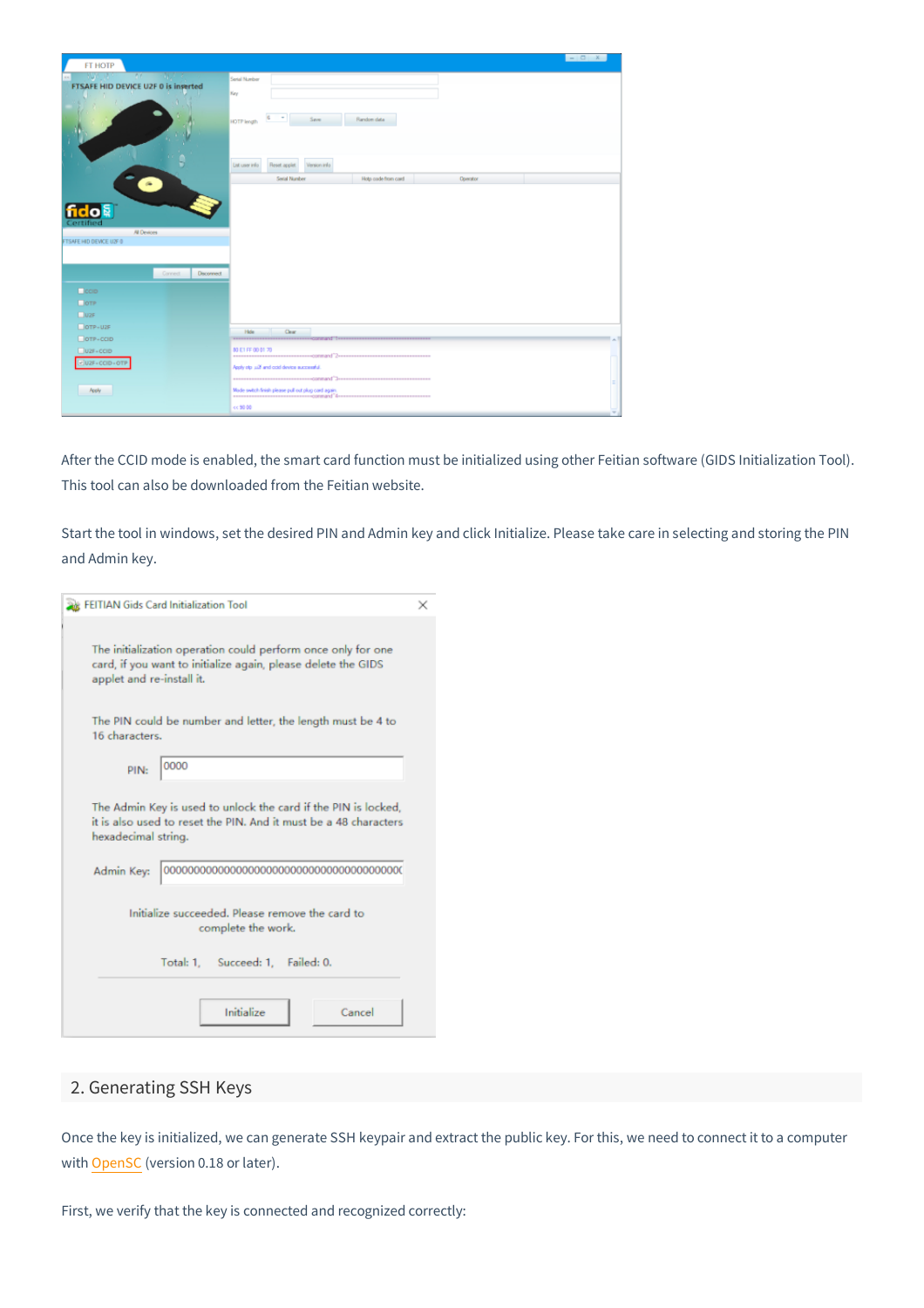```
[john@Mac-mini ~]$ opensc-tool --list-readers
Nr. Card Features Name
0 Yes FT U2F CCID KB
# Detected readers (pcsc)
```
Next we can dump the contents of the key:

```
[john@Mac-mini ~]$ pkcs15-tool -D
Using reader with a card: FT U2F CCID KB
PKCS
#15 Card [GIDS card]:
Version : 2
Serial number : dd2de1de707dbd44ba70a1cdc89296
Manufacturer ID: www.mysmartlogon.com
Flags :
PIN [UserPIN]
Object Flags : [0x3], private, modifiable
ID : 80
 Flags             : [0x12], local, initialized
Length : min len:4, max len:15, stored len:0
Pad char : 0x00
Reference : 128 (0x80)
Type : ascii-numeric
Tries left : 3
```
Please note the ID number of the PIN, as this is used in the next command as -auth-id parameter, when we generate the publicprivate keypair:

```
[john@Mac-mini ~]$ pkcs15-init --verify-pin --auth-id 80 --generate-key rsa/2048 --
key-usage sign,decrypt --label "RSA"
```
Once the key pair is generated, we can list the contents of the device and extract the public key.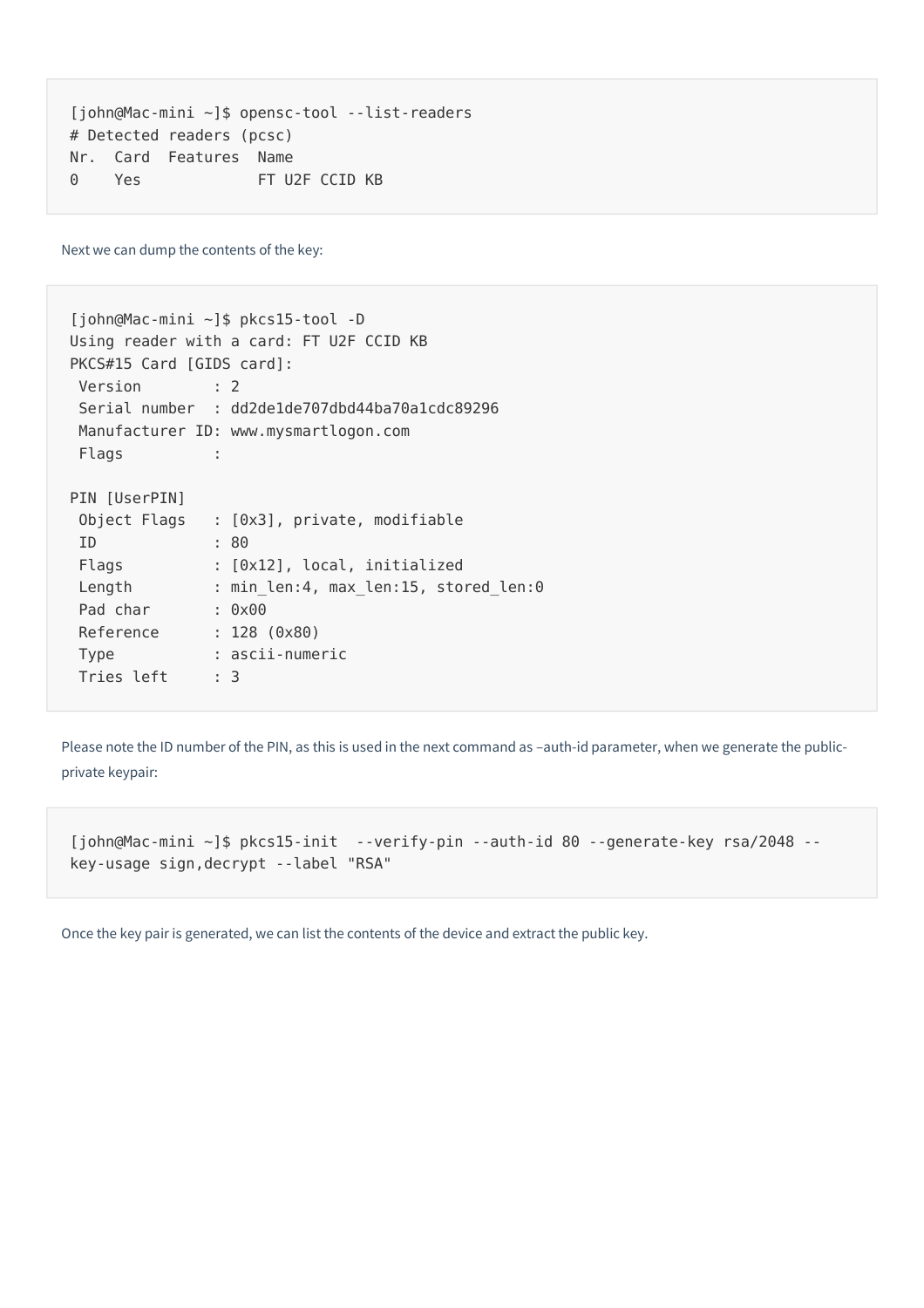```
[john@Mac-mini ~]$ pkcs15-tool --list-key
Using reader with a card: FT U2F CCID KB
Private RSA Key [RSA]
Object Flags : [0x1], private
Usage : [0x6], decrypt, sign
 Access Flags : [0x1D], sensitive, alwaysSensitive, neverExtract,
local
ModLength : 2048
Key ref : 129 (0x81)
Native : yes
Auth ID : 80
ID : 00
MD:guid : 8d41c334-4ef0-805d-464c-5e8881e5e754
[john@Mac-mini ~]$ pkcs15-tool --read-public-key 00
Using reader with a card: FT U2F CCID KB
-----BEGIN PUBLIC KEY-----
MIIBIjANBgkqhkiG9w0BAQEFAAOCAQ8AMIIBCgKCAQEAjFiuFwpwKytBH+igZ9MM
nFbcN+M2Cdz4+jpUNuGpDqaKt+bdGyIdqtdkoEws9+G53lBvjHTjWJ9gy09/ck7a
a+wwoBbHwDfN8MQ9fyZYkIglWDY3nNOytsSTCzf8xWp67J2rtCiM4cMbcYXYtYDL
CNqACDHvSFk4jir/Jpl9Ai8dYX2Y9L9aN8eZlwKVTwbWahkIYsWpa6jrFwxUe9NW
nLhdKsG3YLJd6H2Jwe2PWUXul3WHL3NFfkmijTg2tcbyHSX+l4KxFoFOEfzTrVWu
zLNQRi4z8O/WzXv46Ra2DXOg3WOOLPM35DGNDE3VK1Wy9WHhlxIPaX5lPQSBIJTM
nQIDAQAB
-----END PUBLIC KEY-----
```
With this information we can create an inventory file in .csv format with the right public key. The serial number can be decided by you, as it is only used for keeping track of the devices in WebADM inventory. You can for example user the number printed on the physical device:

```
"Type","Reference","Description","DN","Data","Status"
"PIV Pubkey","1234","FT
ePass","","PublicKey=MIIBIjANBgkqhkiG9w0BAQEFAAOCAQ8AMIIBCgKCAQEAjFiuFwpwKytBH+igZ9MMnFb‹
```
×

Next, we can import this file into the WebADM inventory, assign it to a user and test authentication with ssh. These steps are described in [Smart](https://www.rcdevs.com/docs/howtos/piv/piv/) Card -PIV starting at "We import the file. Under the import tab, we click on Import Inventory File:"

#### 3. Using with a Contactless Reader

The Feitian ePass key supports NFC communication. Thus it is possible to use the GIDS smart card for authentication also with a contactless reader, resulting a very easy workflow: